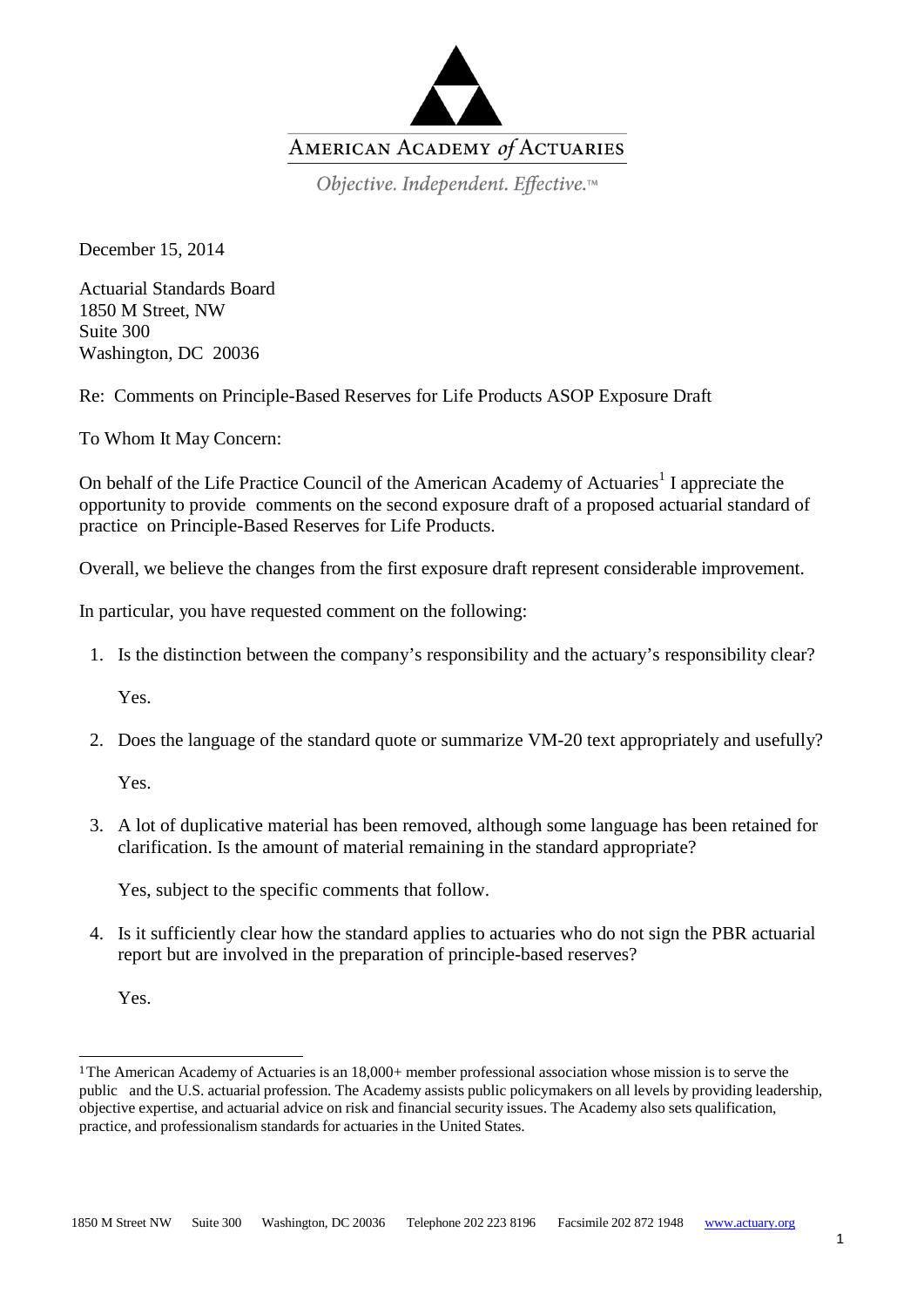We have three specific comments for your consideration.

#### **Section 3.4.1.d.2)**

The draft ASOP currently defines a cash flow model as one "…designed to simulate asset and liability cash flows." but does not deal directly with their linkage. Section 3.4.1.d.2) states, "…if the insurer bases credited rates on current asset yields, the actuary should model projected credited rates that are consistent with projected asset yields" and the actuary "…should determine policyholder behavior assumptions that are consistent with the nonguaranteed element projections". We believe these statements are related to section 7.C.3 of VM-20, which states, "Projected NGE shall be established based on projected experience consistent with how actual NGE are determined." Neither VM-20 nor the draft ASOP appear to suggest there needs to be a direct linkage between asset and liability cash flows, but there is no guidance on what the actuary is expected to do to demonstrate the required consistent with.

In terms of complying with the "consistent with" requirements of Section 7.C.3. of VM-20, a couple of examples might be appropriate:

- 1. The approach is consistent with projected asset yields if, under the applicable stochastic or deterministic scenario, future credited rates are not expected to deviate from currently credited rates (or the guarantees) so that the projection of liability cash flows using currently credited rates (or guaranteed rates) is appropriate.
- 2. The approach is consistent with projected asset yields if, under the applicable stochastic or deterministic scenario, liability cash flows from another source (e.g., GAAP cash flows) would not produce results materially different from those produced from a direct linkage of asset and liability cash flows.

## **3.4.2.f. Determining Assumption Margins**

Section 9.B.1. of VM-20 states, "The company shall determine an explicit set of initial margins for each material assumption independently (i.e., ignoring any correlation among risk factors) in compliance with this section. Next, if applicable, the level of a particular initial margin may be adjusted to take into account the fact that risk factors are not normally 100% correlated. However, in recognition that risk factors may become more heavily correlated as circumstances become more adverse, the initially determined margin may only be reduced to the extent the company can demonstrate that the method used to justify such a reduction is reasonable considering the range of scenarios contributing to the CTE calculation or considering the scenario used to calculate the deterministic reserve as applicable or considering appropriate adverse circumstances for risk factors not stochastically modeled."

3.4.2. f.2) of the draft ASOP states, "The actuary should establish **margins** such that the additive impact for all assumptions is at a level that, in the actuary's professional judgment, provides for an appropriate amount of adverse deviation in the aggregate, even if the **margin** for an individual assumption does not appear adequate on a stand-alone basis (see also section below on "Overall Margins")."

Given the VM-20 Section 9.B.1. requirement, we believe it would be appropriate to add the following sentence to the above paragraph in 3.4.2.f.2) of the draft ASOP, "The initially determined margin may only be reduced to the extent the company can demonstrate that the method used to justify such a reduction is reasonable, considering the range of scenarios contributing to the CTE calculation, considering the scenario used to calculate the deterministic reserve as applicable, or considering appropriate adverse circumstances for risk factors not stochastically modeled."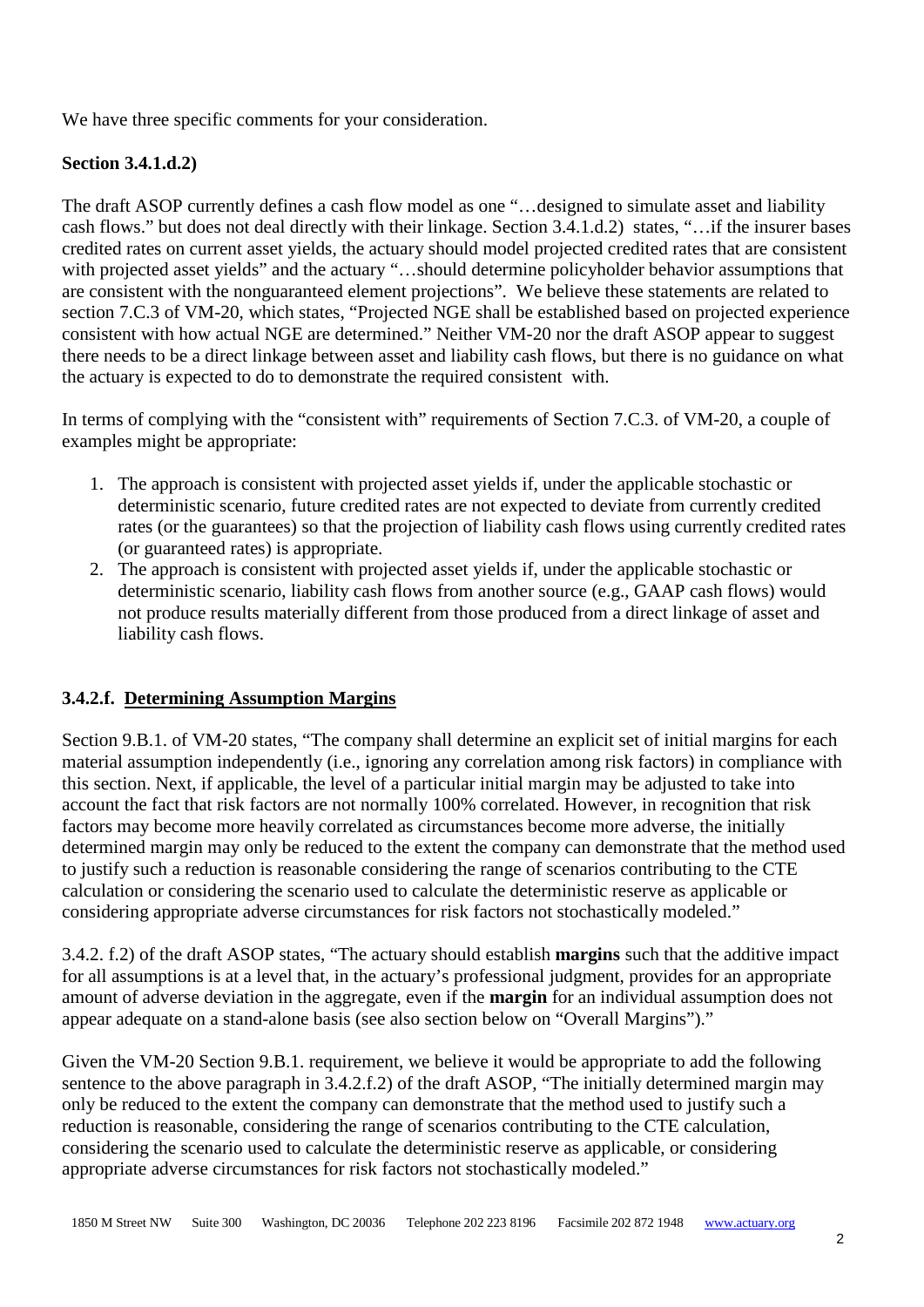Likewise, 3.4.2.f.4) states, "The actuary should set overall **margins** such that the **minimum reserves**  with **margins** are greater than the **minimum reserves** without **margins** by an amount that is consistent with the risk on the group of policies and the regulatory requirements for reserves. In evaluating consistency, the actuary may, for example, relate overall **margins** to a percentage of the present value of risk capital requirements on the group of policies, consider the conditional tail expectation level implied by the **minimum reserves** based on **prudent estimate assumptions**, or consider historical variations in experience."

Again, given the VM-20 Section 9.B.1. requirement, we believe it would be appropriate to add the following sentence to this paragraph, "To the extent this requires a reduction in individual margins, such individual margins may only be reduced to the extent the company can demonstrate that the method used to justify such a reduction is reasonable considering the range of scenarios contributing to the CTE calculation, considering the scenario used to calculate the deterministic reserve as applicable, or considering appropriate adverse circumstances for risk factors not stochastically modeled."

It may be appropriate to combine these two sections and/or the additional statements on demonstration/justification, but however it is done, we believe that it is important to remind the actuary that a demonstration is required to justify any reduction to individual margins.

## **3.5 Reinsurance**

# **3.5.7 Assets Held by the Counterparty or Another Party**

Section 8.C.11. of VM-20 covers considerations involved in modeling a reinsurance transaction when "…some of the assets supporting the reserve are held by the counterparty or another party..". One of the Guidance Notes included in Section 8.C.11. references the "special considerations" in this regard with respect to modified coinsurance or funds withheld reinsurance arrangements. The language in Section 8.C.11. requires the actuary to make a determination as to whether the assets backing the reserve need to be modeled and indicates some considerations involved in making this decision but provides little guidance as to an appropriate approach to use in performing the modeling.

The PBR ASOP addresses this issue in two different sections of the ASOP:

- 1. At the end of section 3.5.2., in commenting on the "calculation of the pre-reinsurance-ceded **minimum reserves**," and
- 2. In section 3.5.7., Assets Held by the Counterparty or Another Party.

Items a., b., and c. of section 3.5.2. provide approaches that may be used to "…estimate the net investment return on ceded assets." The approaches indicated would seem to be better situated as part of the ASOP guidance in section 3.5.7. Section 3.5.2. gives general guidance for the calculation of the prereinsurance-ceded **minimum reserve** (net premium, stochastic, or deterministic) rather than particular guidance on any one element of that calculation (e.g., net investment returns). Items a., b., and c. provide specific guidance on the approaches which may be used to determine the "hypothetical" asset portfolio and net investment returns when the assets backing the reserve are held by the counterparty to the transaction or another entity. They therefore are more logically situated in section 3.5.7.

Regarding the specific guidance given in items a., b., and c. of section 3.5.2., the recent efforts of the Emerging Actuarial Issues Working Group (EAIWG) of the National Association of Insurance Commissioners (NAIC) on Actuarial Guideline XXXVIII (AG38), Section 8D reinsurance issues might